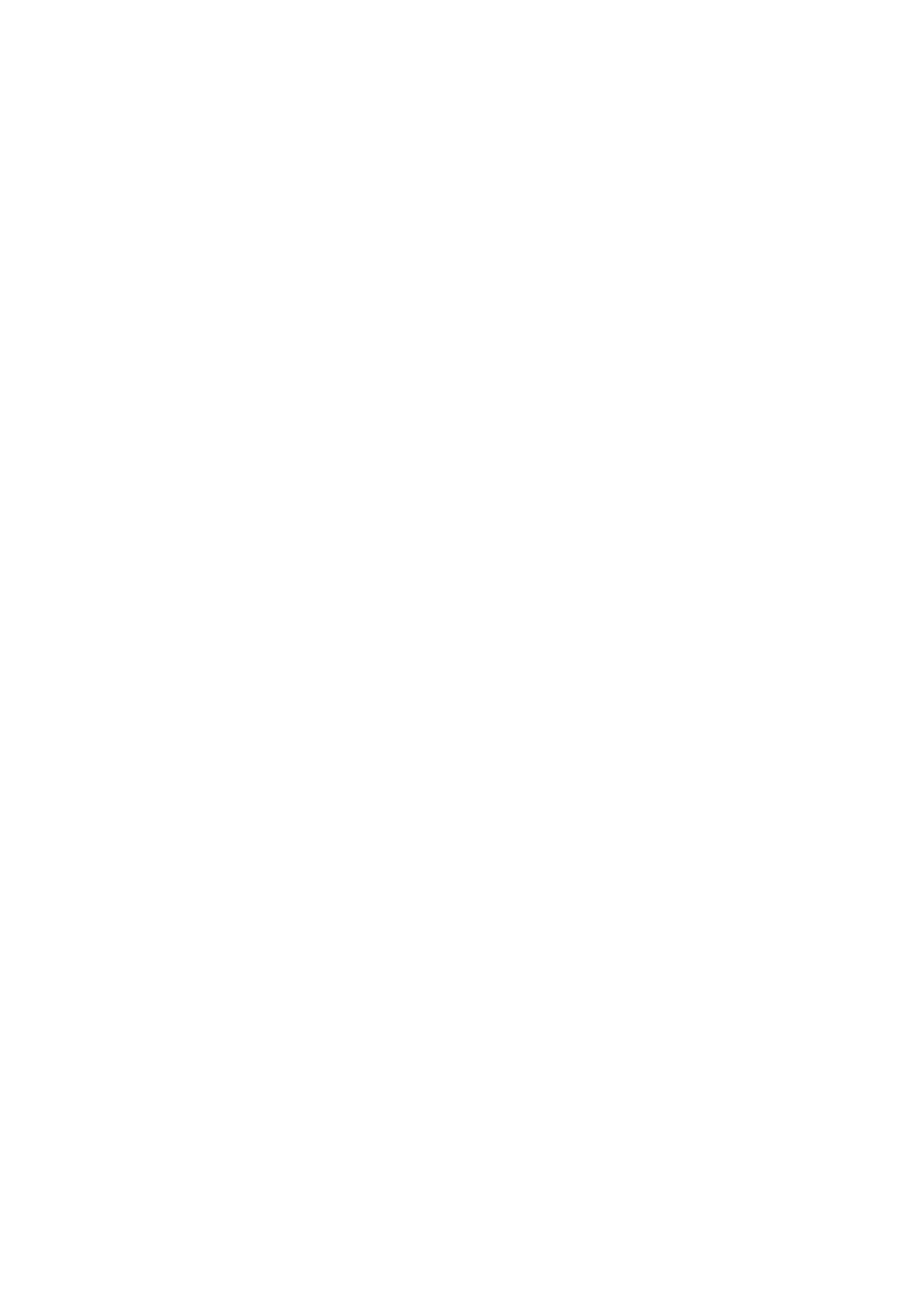Requests for copies of publications, or for additions/changes to the mailing list, should be sent to:

Bank for International Settlements Press & Communications CH-4002 Basel, Switzerland

E-mail: [publications@bis.org](mailto:publications@bis.org) Fax: +41 61 280 9100 and +41 61 280 8100

© *Bank for International Settlements 2005. All rights reserved. Brief excerpts may be reproduced or translated provided the source is stated.* 

ISBN print: 92-9131-754-3 ISBN web: 92-9197-754-3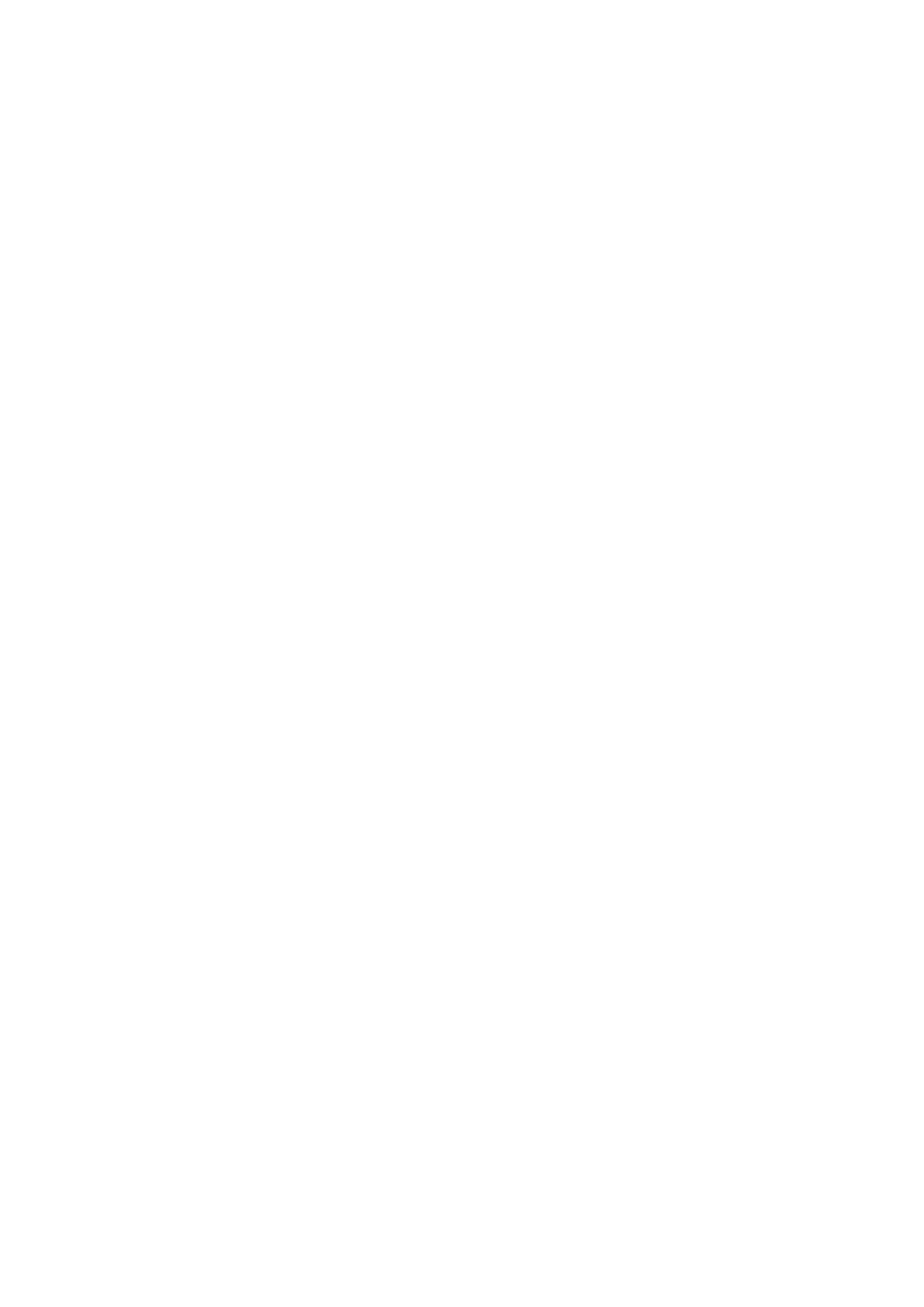# **Table of Contents**

| I.   |                                                                       |                                                                           |  |
|------|-----------------------------------------------------------------------|---------------------------------------------------------------------------|--|
| Ш.   |                                                                       |                                                                           |  |
|      | Α.                                                                    |                                                                           |  |
|      | В.                                                                    |                                                                           |  |
|      | C.                                                                    |                                                                           |  |
|      | D.                                                                    |                                                                           |  |
|      | Е.                                                                    |                                                                           |  |
|      | F.                                                                    |                                                                           |  |
|      | G.                                                                    |                                                                           |  |
| III. |                                                                       |                                                                           |  |
|      | А.                                                                    |                                                                           |  |
|      | В.                                                                    |                                                                           |  |
|      | C.                                                                    | Implications of diverse regimes for supervisors and cross-border firms 10 |  |
| IV.  |                                                                       |                                                                           |  |
| V.   | Future work to strengthen liquidity risk management and supervision13 |                                                                           |  |
|      |                                                                       |                                                                           |  |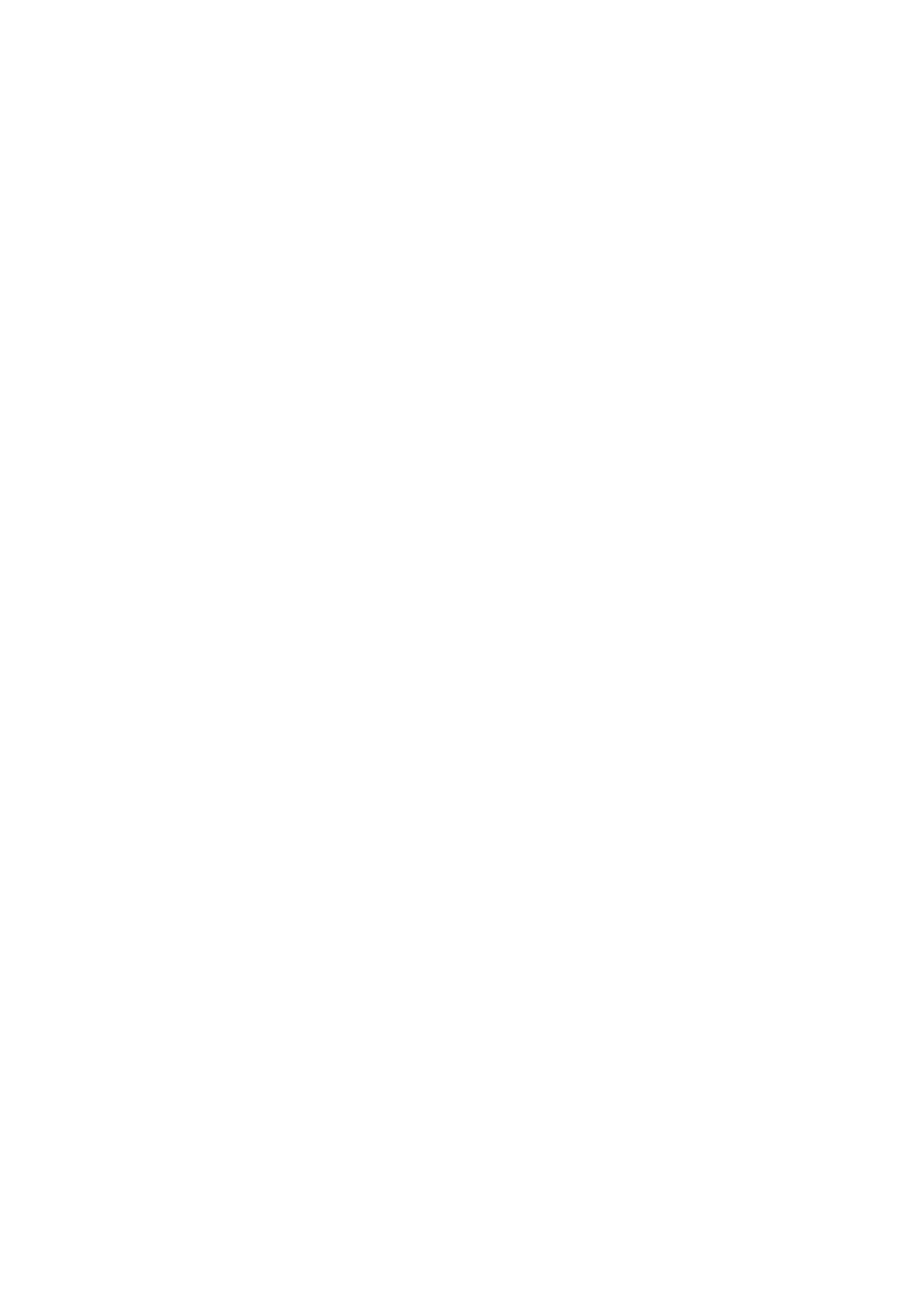# <span id="page-6-0"></span>**Liquidity Risk: Management and Supervisory Challenges**

# **I. Introduction**

In December 2006, the Basel Committee on Banking Supervision (BCBS) established the Working Group on Liquidity (WGL) to review liquidity supervision practices in member countries.<sup>[1](#page-6-1)</sup> The WGL's mandate was to take stock of liquidity supervision across member countries. This included an evaluation of the type of approaches and tools used by supervisors to evaluate liquidity risk and banks' management of liquidity risks arising from financial market developments.

The market turmoil that began in mid-2007 has highlighted the crucial importance of market liquidity to the banking sector. The contraction of liquidity in certain structured product and interbank markets, as well as an increased probability of off-balance sheet commitments coming onto banks' balance sheets, led to severe funding liquidity strains for some banks and central bank intervention in some cases. These events emphasised the links between funding and market liquidity risk, the interrelationship of funding liquidity risk and credit risk, and the fact that liquidity is a key determinant of the soundness of the banking sector. In response to the market events, the original mandate was expanded and the WGL made initial observations on the strengths and weaknesses of liquidity risk management in times of difficulty. These observations, together with those provided by the review of national liquidity regimes, formed the basis of the WGL's report, which was submitted to the BCBS in December 2007.

The WGL also reviewed the 2000 BCBS publication *Sound practices for managing liquidity risk in banking organisations*. While the guidance remains relevant, the WGL identified areas that warrant *updating and strengthening*. As such, the BCBS has requested the WGL to update Sound Practices for issuance by the BCBS later this year. In addition, the WGL will continue its work on evaluating the reasons for and implications of the diversity in national liquidity supervision regimes.

In view of the relevance and timeliness of the work of the WGL, the BCBS is publishing this summary of the key findings of the WGL's report. This document highlights financial market developments which affect liquidity risk management, discusses national supervisory regimes and their components, and then outlines initial observations from the current period of stress and future work of the WGL.

<span id="page-6-1"></span><sup>1</sup> The Basel Committee on Banking Supervision is a committee of banking supervisory authorities which was established by the central bank Governors of the G10 countries in 1975. It is made up of senior representatives of banking supervisory authorities and central banks from Belgium, Canada, France, Germany, Italy, Japan, Luxembourg, the Netherlands, Spain, Sweden, Switzerland, the United Kingdom and the United States. In addition to participants from these countries, the Working Group on Liquidity also includes members from Australia, China, Hong Kong and Singapore.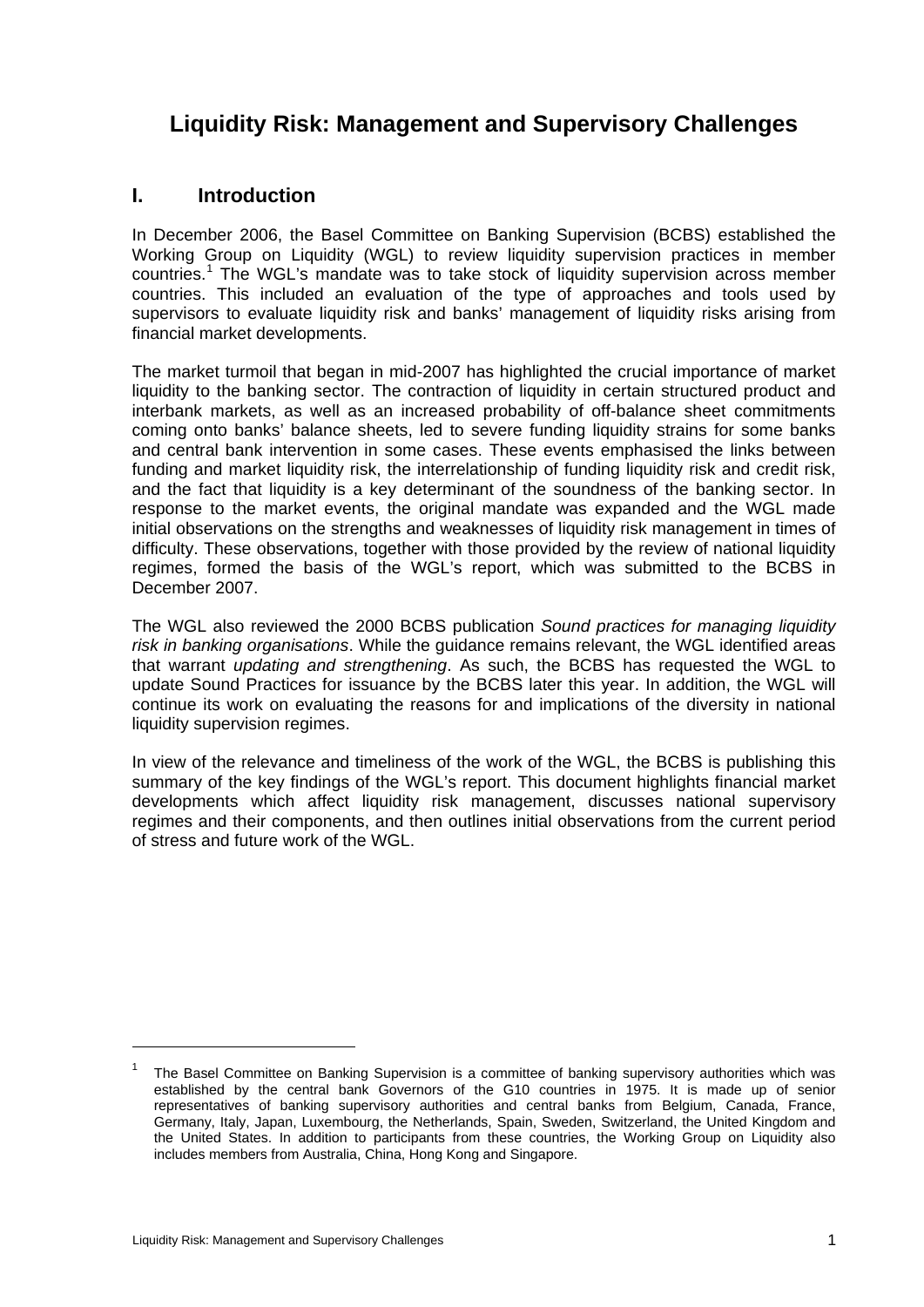# <span id="page-7-0"></span>**II. Liquidity risk management challenges**

### **A. The challenge of liquidity risk management**

Liquidity is the ability to fund increases in assets and meet obligations as they come due.<sup>[2](#page-7-1)</sup> Within this definition is an assumption that obligations will be able to be met "at reasonable cost". Liquidity risk management seeks to ensure a bank's ability to continue to do this. This involves meeting uncertain cash flow obligations, which depend on external events and on other agents' behaviour. The fundamental role of banks in facilitating the maturity transformation of short-term deposits into long-term loans makes banks inherently vulnerable to liquidity risk, the risk that demands for repayment outstrip the capacity to raise new liabilities or liquefy assets.

Effective risk management estimates future cash flow requirements under both normal and stressed conditions. This presents a challenge even under relatively benign market conditions, as it requires the ability to draw information from various operations of the bank and assess the impact of external events on the availability of funding liquidity. This challenge increases, however, during stressed conditions, as the assumptions underlying liquidity risk may change – notably through changes in counterparty behaviour and market conditions that affect the liquidity of financial instruments and the availability of funding. These factors give rise to a different and significant set of challenges for firms in assessing their liquidity risk and for supervisors in the evaluation of risk management and controls.

Financial innovation and global market developments have transformed the nature of liquidity risk in recent years. The funding of some banks has shifted towards a greater reliance on the capital markets, which are potentially a more volatile source of funding than traditional retail deposits. In addition, the growth and product range of the securitisation market has broadened as the originate-to-distribute business model has become more widespread. These factors have increased the potential for rapid shifts in demands on the funding capacity of the institutions, as well as the build up of loan inventory in banks' warehouses prior to securitisation. Also, the complexity of financial instruments has increased. This has led to a heightened demand for collateral and to additional uncertainty on prospective liquidity pressures from margin calls, as well as to a lack of transparency that may (and recently did) contribute to asset markets contracting in times of stress. Parallel to these market developments, the increasingly real-time nature of payment and settlement systems and the increasing interdependence among different systems has increased the importance of intraday liquidity management. Increased cross-border business, in combination with these structural changes, means that events in one market can quickly impact another. These factors are discussed below in greater detail.

# **B. Funding from capital markets**

Over the past decade, many banks have turned to the capital markets for an increasing portion of their funding and have thus become more reliant on wholesale funding sources such as commercial paper, repurchase agreements, and other commercial money market instruments.

<span id="page-7-1"></span><sup>2</sup> From *Sound Practices for Managing Liquidity in Banking Organisations*, BCBS, February 2000. http://www.bis.org/publ/bcbs69.htm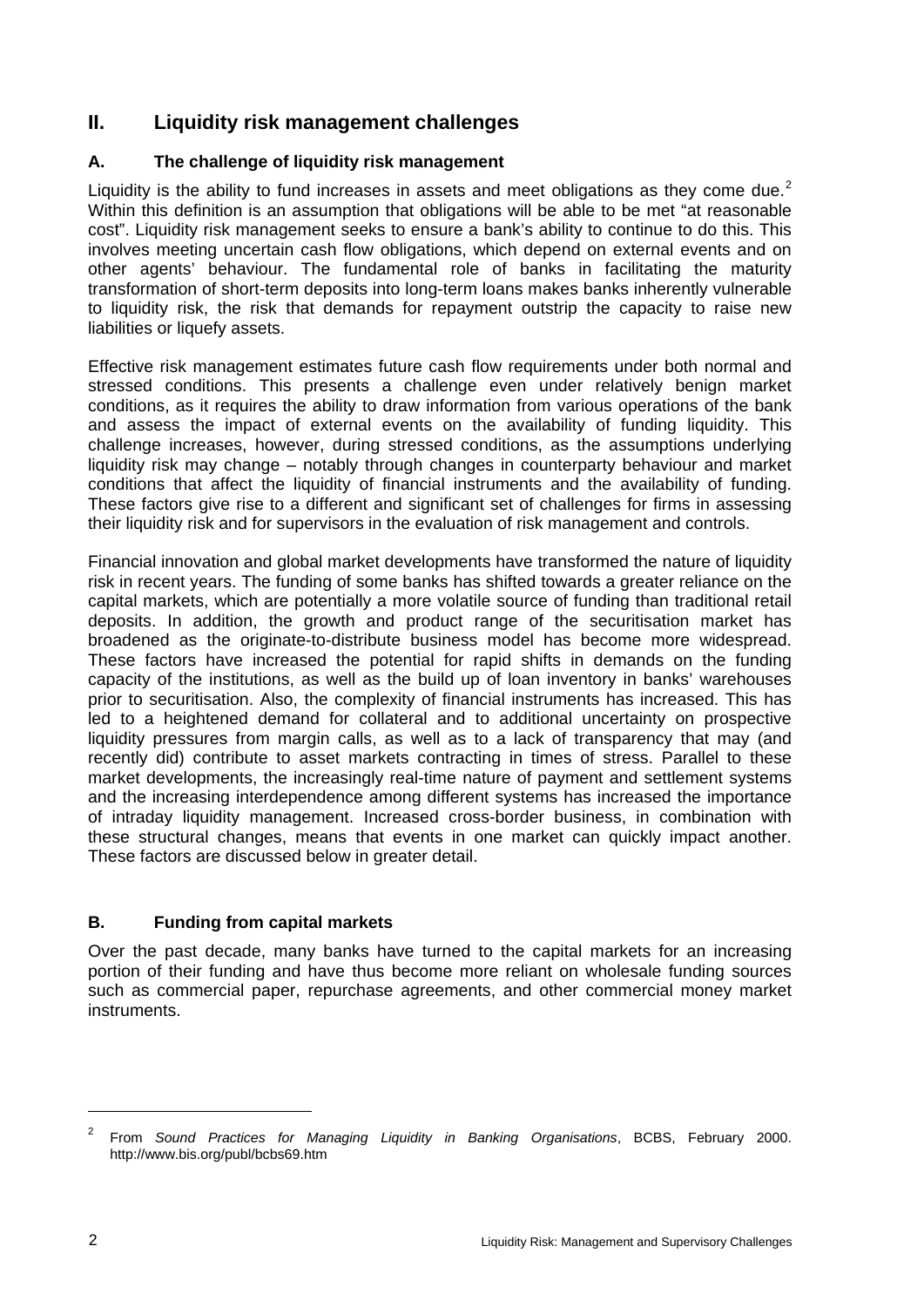<span id="page-8-0"></span>In general, money market instruments tend to be more volatile than traditional retail deposits<sup>[3](#page-8-1)</sup> and may pose additional challenges to liquidity risk management. As recent events illustrate, during times of market stress investors exhibit heightened risk aversion by demanding higher compensation for risk, requiring banks to roll over liabilities at considerably shorter maturities, or refusing to extend financing at all. In these cases, the short-term nature of many money market instruments poses a problem as refinancing sources must be found quickly to replace the loss of funding.

#### **C. Securitisation**

Although securitisation began more than 30 years ago to pool and sell illiquid assets, it has grown rapidly in the past 10 years. Securitisation can be used by banks to expand sources of funding and free up additional balance sheet capacity. It can also be used to create revenue through buying and distributing third party assets which have not been originated by the bank. Securitisation presents liquidity risks that need to be managed carefully. For example, the process of pooling assets, selling to a special purpose vehicle, obtaining credit ratings and issuing securities is time consuming, and market difficulties during this timeframe could result in a bank having to warehouse assets for longer than planned.

Even as financial market innovation allows firms to obtain liquidity from previously illiquid assets, it also makes them more reliant on the functioning and stability of financial markets. As recent events illustrated, some firms had relied on securitisation as a source of business revenues and as a way to reduce assets on the balance sheet under normal market conditions, but during times of stress were forced to postpone some securitisations, leading to a build up of warehoused assets that had to be financed.

Some forms of securitisation (ie asset backed commercial paper) give rise to contingent liquidity risk, ie the likelihood that a firm will be called upon to provide liquidity unexpectedly, potentially at a time when it is already under stress. For example, some firms provide liquidity backstop arrangements in which they commit to provide funding if certain agreed-upon conditions occur, ensuring timely payment of principal and interest to holders of the commercial paper and thus contingent funding of the assets. Another example of contingent liquidity risk arises from early amortisation provisions incorporated into securitisations of revolving credits (eg credit card receivables). Lastly, additional liquidity needs can be created when institutions provide support to conduits and off-balance sheet vehicles they have sponsored even if not contractually obligated to do so, as they judge that the failure to provide such support would have a material adverse impact on their reputation.

### **D. Complex financial instruments**

-

The use of complex instruments has grown substantially over the past decade. $4$  For example, the notional growth of credit default swaps (CDS) more than doubled in both 2005 and 2006, with a significant portion of this growth associated with the creation of complex structured credit instruments, some with high embedded leverage.<sup>[5](#page-8-3)</sup> As another example,

<span id="page-8-1"></span><sup>3</sup> Moreover, retail deposits may not be as stable as in the past, due to the ease with which depositors can compare rate information and make transfers via the internet.

<span id="page-8-2"></span><sup>4</sup> See Analytical Discussion 2 of the Institute of International Finance's March 2007 publication, *Principles of Liquidity Risk Management*, for a more extensive discussion of this topic.

<span id="page-8-3"></span><sup>5</sup> *ISDA Margin Survey 2006,* International Swaps and Derivatives Association.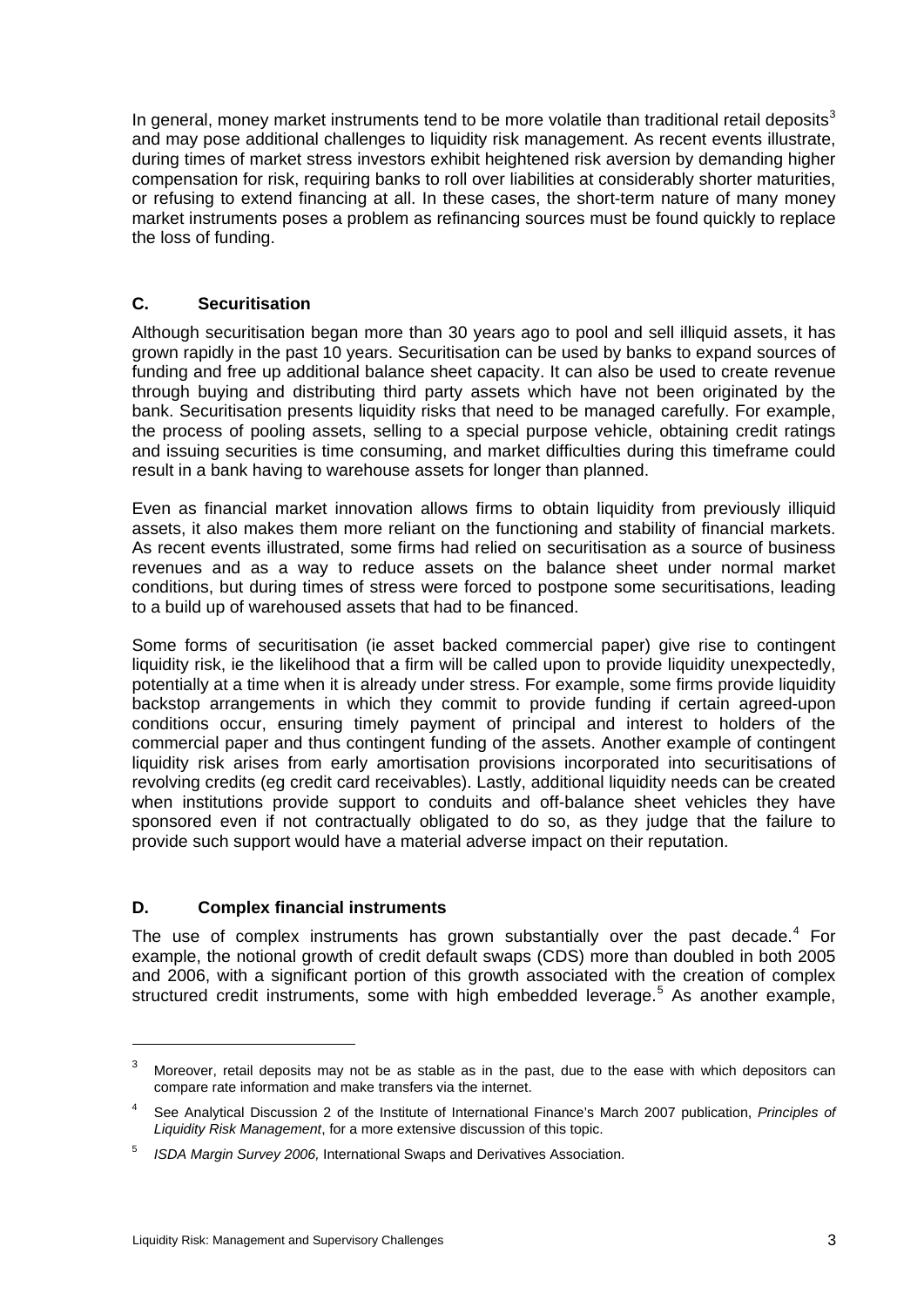<span id="page-9-0"></span>conduit financing (which is not new), became more complex with the growth of certain segments that engaged in more aggressive maturity transformation.

The increasing complexity of financial instruments creates new challenges for banks' management of liquidity risk. First, the inclusion of credit rating downgrade clauses and call features (or other forms of embedded optionality) complicates the assessment of an instrument's liquidity profile. Second, complex, highly bespoke instruments are not actively traded, which can make assessing the price and secondary market liquidity of such instruments highly challenging. Third, in view of the short track record of these products, predicting their cash flows and correlations with other financial assets in times of stress is difficult at best.

#### **E. Collateral usage**

Over the past ten years, banks have increased their usage of high quality collateral. According to the 2006 ISDA margin survey, there were an estimated 110,000 collateral agreements in 2006, compared to only 12,000 in 2000. This is partly due to an increase in the use of collateral as a risk mitigant. It is also attributable to the changing nature of the transactions between financial firms, including the increased use of repo transactions and derivatives in the wholesale funding markets.

Several changes in risk management practices have also made collateral more sensitive to liquidity risk. For example, margin calls are now made on a daily or intraday basis, compared to weekly or monthly, which was the practice ten years ago. In addition, bilateral collateral agreements, which allow both parties to request collateral, have become more prominent and the re-use of collateral has grown, with almost all large dealers routinely rehypothecating collateral they have received.

While the use of collateral mitigates counterparty credit risk, it affects funding liquidity risk because counterparties have to provide additional collateral at short notice if conditions change. The more widely collateralisation is used, the more significant this risk becomes, especially as market price movements result in changes in the size of counterparty credit exposures.

### **F. Payments systems and intraday liquidity needs**

Many banks are also facing increasing challenges with respect to intraday liquidity management in relation to both their own activities and to the activities of their customer firms or banks. These challenges arise in part from recent improvements to the design of payment and settlement systems, such as the adoption of large-value payment systems with intraday finality, (eg real-time gross settlement--RTGS systems) and of delivery-versuspayment securities settlement systems, the development of CLS to settle foreign exchange trades, and the increasing use of central counterparties.<sup>[6](#page-9-1)</sup>

These improvements have reduced certain interbank credit risks, as well as operational risks. At the same time, however, these changes have increased collateral needs within some systems and increased the time-criticality of certain payments (eg those used to fund

<span id="page-9-1"></span>These changes have been described in a number of recent CPSS reports, including the 2006 CPSS report *Cross-border collateral arrangements*. For more information on CLS Bank see the 2007 CPSS report: *Progress on reducing foreign exchange settlement risk* http://www.bis.org/publ/cpss81.htm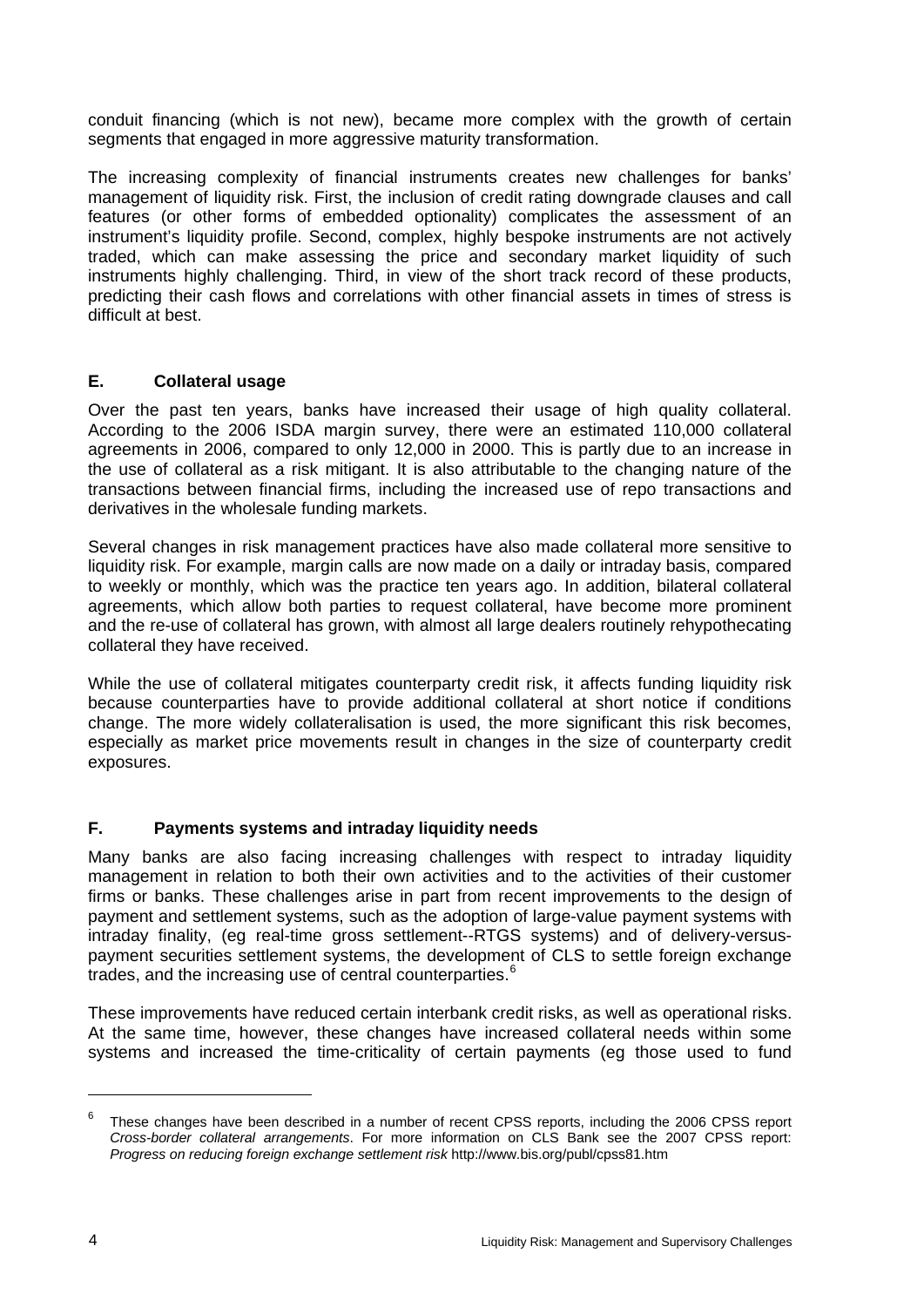<span id="page-10-0"></span>expected or unexpected positions in CLS Bank, to fund settlement in other payment and securities settlement systems, or to meet the margin calls of central counterparties).

As a result, many banks are facing new forms of intraday liquidity risks. The failure of an institution to meet time critical payments could transmit a major liquidity shock to other firms domestically and internationally. It could also impair the functioning of short-term money markets in multiple jurisdictions.

To ensure the smooth functioning of systems, central banks generally offer intraday credit to the participants of RTGS-type systems. However, collateral is almost always required to obtain this credit. As such, institutions must have some form of liquidity available to meet their obligations on a timely basis throughout the business day.

#### **G. Cross border flows**

As the volume and speed of cross-border flows has increased, financial markets are increasingly integrated and intermediated. Many financial institutions have increased their international business and dependence on international markets. A few large global financial institutions are increasingly seeking to manage their intraday and overnight liquidity demands (including collateral) in a centralised manner across currencies and across borders.

Strong cross-border flows also raise the prospect that liquidity disruptions could pass quickly across different markets and settlement systems. Banks operating a "centralised" liquidity model may plan to meet a shortfall in one currency with funds in another currency, via the foreign exchange market or by transferring collateral across borders. Such banks consequently need to factor into their plans the condition of overseas markets, as well as the time it takes to complete the transfer of funds or collateral across jurisdictions. Liquidity may not be fully transferable across borders, particularly in times of market stress, as each national regulator requires sufficient liquidity to be held for local operations to protect national interests. Thus, an important element of conducting cross-border operations is the need to understand fully the supervisory and regulatory practices within each jurisdiction.

# **III. National liquidity regimes**

#### **A. Key features**

Liquidity regimes have been developed along national lines to support the preservation of the safety and soundness of each country's financial system. Supervisors have national responsibilities to ensure that banks hold appropriate levels of liquidity 'insurance' (eg in the form of liquid assets or access to contingent funding). Supervisory regimes recognise that the interests of individual banks are closely aligned with the interests of their shareholders and thus may fail to take full account of the impact of their failure on the financial system more broadly. This could result in banks under-insuring against liquidity risk from a public policy perspective in the absence of supervision.

Liquidity regimes are nationally based according to the principle of "host" country responsibility (although in some cases, the task, though not responsibility, of supervision of branches is delegated to the home supervisor). The high level objectives for liquidity supervision are similar across jurisdictions, although there is much diversity in how these objectives translate into rules and guidelines. In addition, there is a diversity of approach to liquidity supervision within some countries. Surveyed countries indicate that the intensity of supervision tends to increase for the larger and more systemically important firms in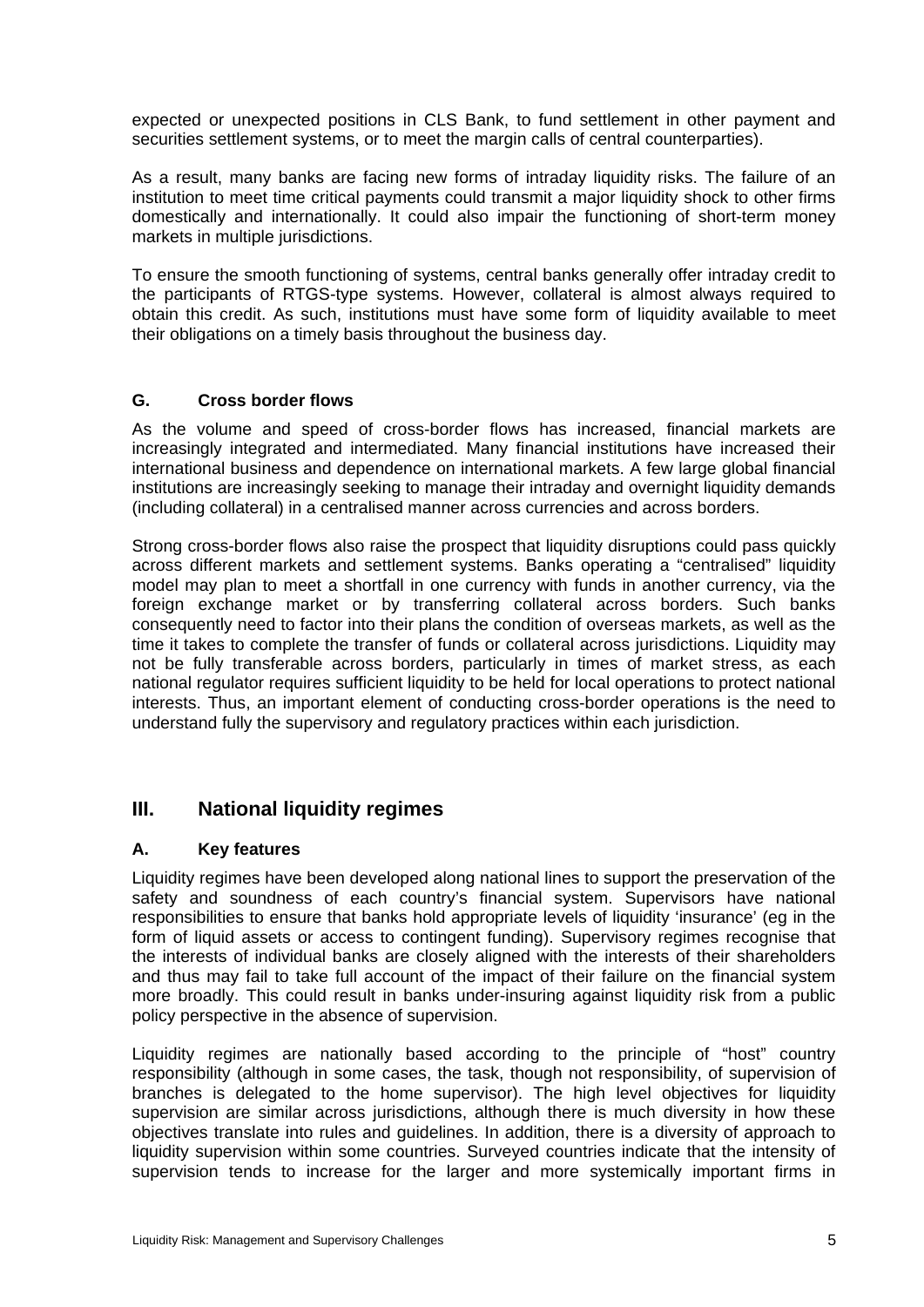proportion to the assumed increase in risk. In some jurisdictions, different rules are implemented for large and small banks. For example, in some countries the regime embodies a more sophisticated approach for certain banks (where more flexibility is granted to the institution to use internal modelling methods), and a more prescriptive approach principally designed for smaller banks. In another style of regime, the larger banks are required to hold a large buffer of liquid assets compared to smaller banks, reflecting their systemic importance.

One important differentiating factor across regimes is the extent to which supervisors prescribe detailed limits on liquidity risk and insurance that banks should hold. This is in contrast to an approach that relies more on reviewing and strengthening banks' internal risk management systems, methods and reports. In recent years several regimes have placed greater emphasis on banks' internal risk management practices to better capture the risks that arise from financial market innovations. Moreover, countries are currently assessing their liquidity regimes to determine whether there are areas that could be strengthened.

Broadly speaking, high-level approaches to supervising liquidity risk are common across regimes: firms are expected to have specific policies to address liquidity risk; the use of stress tests is commonplace; all regimes recognise the importance of contingency funding plans; and all regimes require firms to report information regularly to supervisors. Regimes differ in the extent to which requirements are prescribed and standardised. These differences are highlighted below through a review of the individual components of national liquidity regimes.

#### *Liquidity policies*

Almost all regimes expect banks to document liquidity policies in order to set out the internal strategy for managing liquidity risk. Some regulatory regimes stop there, setting out no explicit requirements or guidance on topics to be covered. The majority, however, identify specific topics that should be documented.

Broadly speaking, firms' liquidity policies are expected to set out the internal processes in place to measure, monitor and control liquidity risk. The importance of contingency funding plans is emphasised by all jurisdictions. Outside that, the exact requirements of what must be outlined in the policies differ considerably across national regimes. For example, various regimes require some combination of the following elements to be included in their policies: the need for adequate information systems; required processes to assess future cash flows and net funding requirements; the importance of specific approaches for the management of foreign currency flows; stress tests; the setting of internal limits; the need for independent review of internal policies; and the need to communicate the policy through the institution.

#### *Stress tests and scenario analyses*

Stress tests and scenario analyses aim to identify potential weaknesses or vulnerabilities in a firm's liquidity position, enabling changes to be put in place to counter those weaknesses (eg a diversification of funding sources or an increase in contingent liquidity sources). All surveyed countries currently or will soon require banks to conduct liquidity stress testing/scenario analyses, although some excuse smaller, less complex firms. Generally speaking, supervisors require firms to undertake stress testing/scenario analyses at the same level of consolidation as their overall approach to liquidity supervision.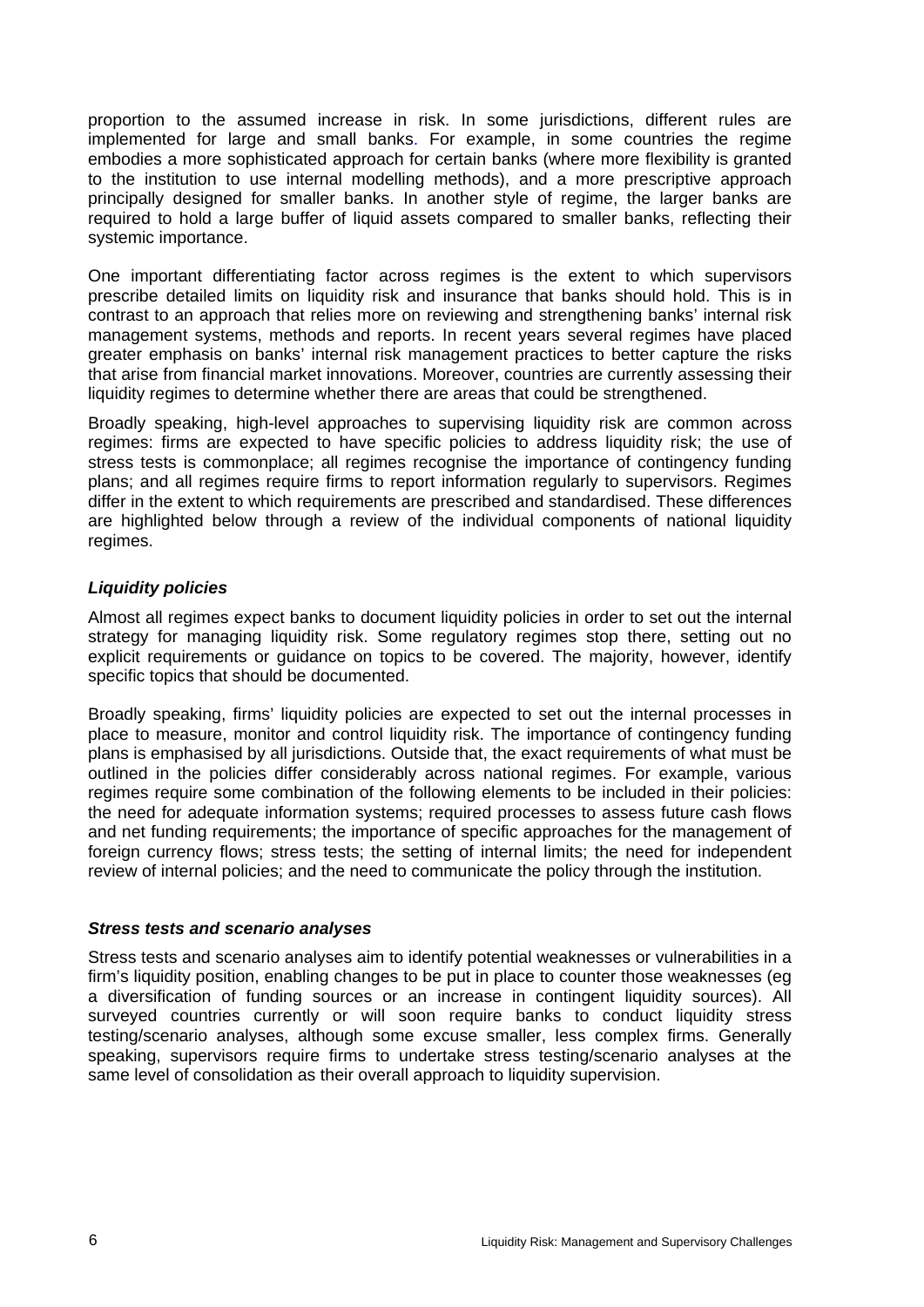In some countries, the supervisor sets broad guidance as to the type of shocks that should be assessed,<sup>[7](#page-12-0)</sup> while in others the choice is left to the individual firm.<sup>[8](#page-12-1)</sup> In both cases, the behaviour of future cash flows is left to the individual firm to estimate. There are a variety of methods used by banks to estimate the behaviour of future cash flows. At one level, the estimation may simply involve the judgement of experienced practitioners. Other institutions may use historical data or statistical modelling techniques. Supervisors have different approaches to assess and/or approve these assumptions.<sup>[9](#page-12-2)</sup> Some supervisors provide explicit guidance on how the results should be used. For example, some regimes expect the outputs of the test to feed into contingency plans or the setting of limits.

In addition to these individual institution requirements, some supervisors apply pre-defined scenarios to a selection of financial institutions (bank, insurers, pension funds). These are conducted with the aim of assessing potential second-round effects and market-wide responses.

#### *Contingency funding plans*

Contingency funding plans are used to set out firms' strategies for dealing with stress scenarios. They should set out management responsibilities and procedures to be followed once the contingency plan has been activated, and they should identify potential sources of liquidity to cover shortfalls that may arise in stressed conditions.

All surveyed countries expect firms to have pre-established contingency arrangements, although the formality of the requirement varies. Similar to overall liquidity policies, there do not appear to be fundamental differences in national expectations. Rather, diversity can be seen in the detail of the requirements. Explicit guidance may be given on the relationship between stress tests and contingency plans; the need for early warning indicators; the communication strategy (internal and external); and the need to ensure operational readiness to execute plans.

#### *The setting of limits*

1

Some regimes require banks to set internal limits or targets. These may include target holdings of liquid assets, limits on maturity mismatches or limits on the reliance on a particular funding source. These quantitative limits can help to constrain the amount of liquidity risk that a bank takes, can help to ensure that banks are adequately prepared for stressed conditions or can serve as early warning indicators of stress or vulnerability.

Several regimes prescribe explicit limits or target ratios as part of the regulatory requirements. Where targets are set for different purposes, their structures understandably

<span id="page-12-0"></span><sup>7</sup> A common requirement is for the application of both an idiosyncratic shock and an aggregate market-wide shock.

<span id="page-12-1"></span><sup>&</sup>lt;sup>8</sup> During the recent turmoil, some supervisors asked banks to undertake additional stress tests. Some prescribed scenarios.

<span id="page-12-2"></span><sup>9</sup> Some require firms to provide detailed justification of their assumptions. Some compare assumptions across the industry to review performance of individual firms relative to their peers. After the evaluation process, corrections may be made, and if weaknesses are determined, the supervisor may take immediate action.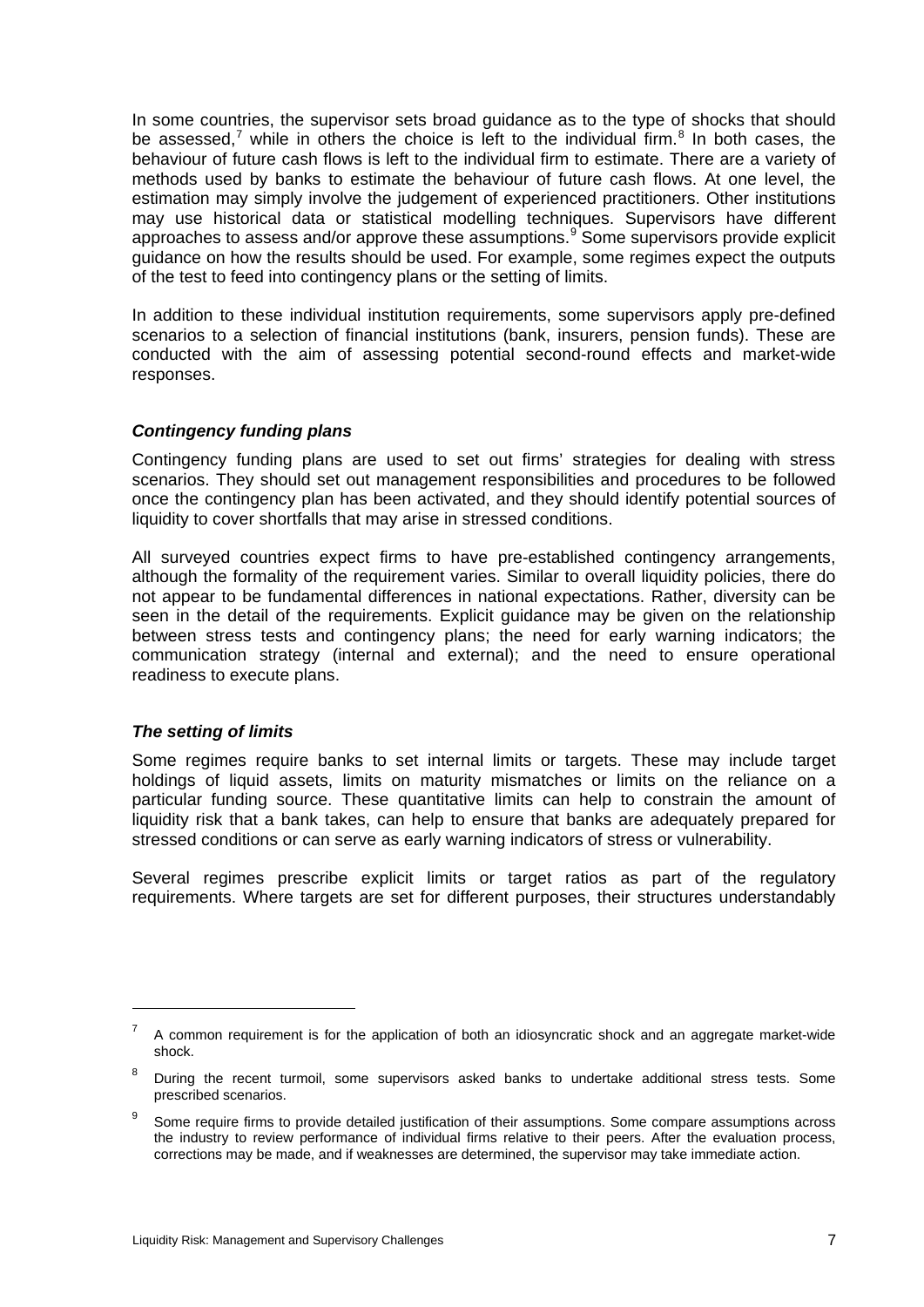vary considerably.[10](#page-13-0) However, ratios set for similar purposes also differ across jurisdictions in the detail of application, particularly in the choice of behavioural assumptions.<sup>[11](#page-13-1)</sup>

Standardised limits are relatively inflexible and hence are not so easily adapted to changing financial markets, compared to other tools such as stress tests (eg some do not incorporate off-balance sheet risks). In recent years several regimes have lowered their emphasis on standardised limits. Several WGL members have reported plans to update such limits in the light of market developments.

#### *Reporting requirements*

All supervisors require banks to report information on their liquidity positions. Information is collected for a variety of reasons. Some data allow supervisors to identify the liquidity risks that banks are exposed to and to monitor the level of those risks. Other data items allow supervisors to monitor the potential sources of liquidity that banks have available to them. Together, these data allow supervisors to determine whether liquidity pressure is building at the institution and whether banks are complying with regulatory requirements.

The data collected by national authorities differ greatly. Some jurisdictions collect raw data (eg a balance sheet or cash flow breakdown) while others collect pre-defined metrics and ratios. Data collected for compliance purposes mirror the construction of the limit or target.

When pre-defined metrics are required, most regulators use standardised forms, with prescribed definitions and behavioural assumptions. This style of data collection aids crossindustry comparison by supervisors, but can involve the duplication of work at firms (where regulatory requirements are different from internal management requirements). A few regulators allow individual firms to report data in line with their internal management information systems (and hence internal definitions and behavioural assumptions). This reduces industry burden, but makes cross-industry comparison more challenging.

#### *Public disclosure*

In most countries, public disclosure of information on firms' liquidity positions is limited to disclosure required by accounting rules and rules applicable to publicly traded companies, rather than by regulatory requirements. Generally, accounting rules require firms to disclose a maturity analysis for financial liabilities and a description of how liquidity is managed. There are a few cases where public disclosure arises explicitly from regulatory data or where institutions are required to disclose key regulatory metrics in their annual accounts. Basel II, and in particular Pillar 3 (market discipline), should serve to increase public disclosure of liquidity positions. Recent events highlighted the importance of consolidation rules, as disclosure requirements generally are more exacting for on-balance sheet instruments than for exposures associated with off-balance sheet vehicles.

 $\overline{a}$ 

<span id="page-13-0"></span>For example, for target holdings of liquid assets, the ratio may be (liquid assets / short-term liabilities  $> x$  %). A limit on a maturity mismatch may be (cash inflows / cash outflows *including* off-balance sheet items > y %). An example on a limit on the proportion of liabilities sourced from securitisation markets could be (ABS in issue / total liabilities  $<$  z %).

<span id="page-13-1"></span><sup>&</sup>lt;sup>11</sup> For example: What assets should be considered "liquid"? What haircuts should be applied to those assets? How should committed facilities be treated? What size of retail deposit withdrawal should be covered? What currencies are fully convertible?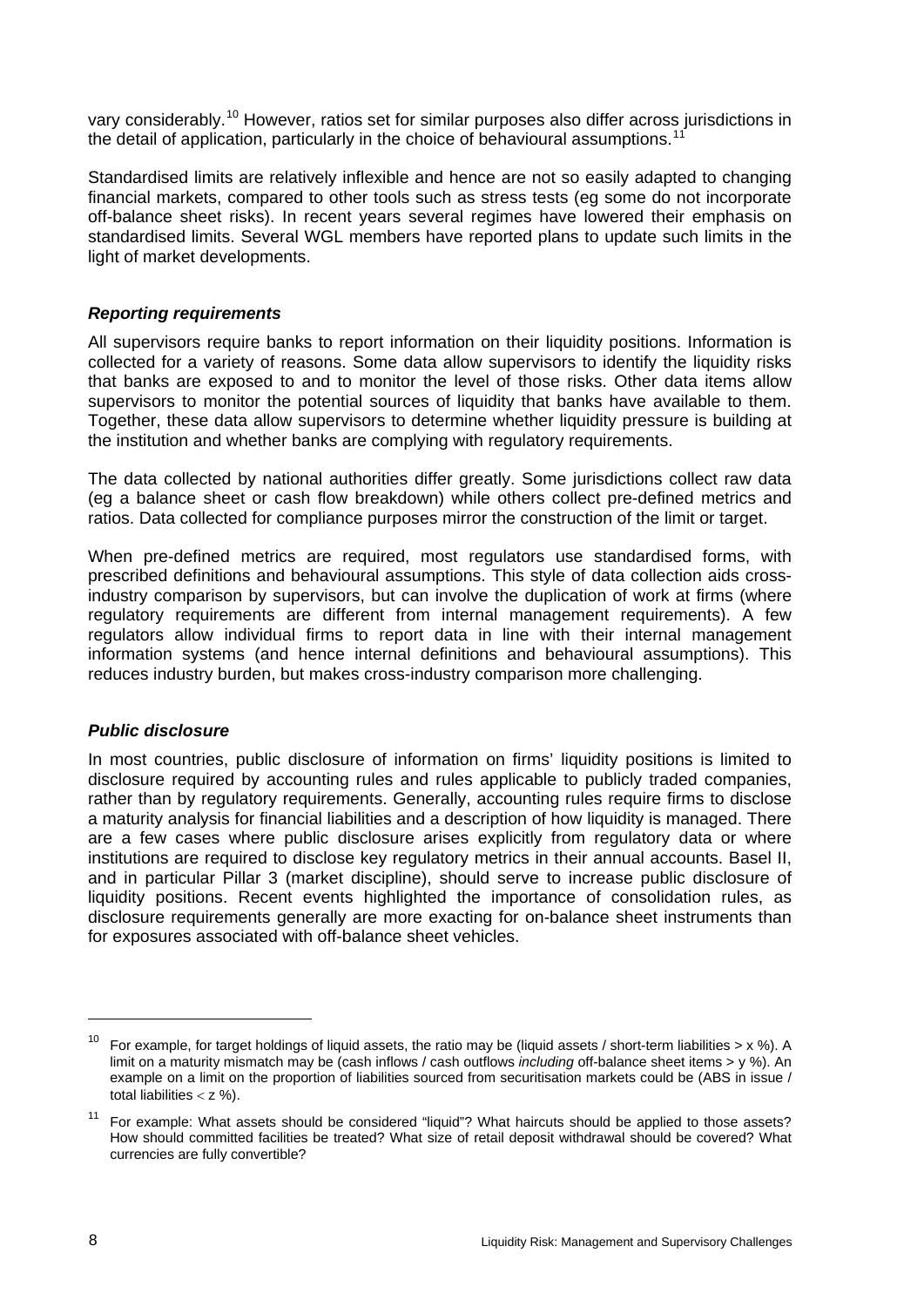### <span id="page-14-0"></span>**B. Diversity in liquidity regimes**

The WGL sought to determine reasons for the diversity in national liquidity regimes, as well as the implications of this diversity. In part, such variances stem from differences in financial market conditions and differences in the vintages of national liquidity regimes. These may narrow over time as international financial market integration continues apace and as national regimes are revised and updated. Diversity also arises from linkages to other factors which govern the resilience of the banking system to severe liquidity stress but may fall outside the legal mandate of supervisors. These factors include nationally determined factors such as insolvency regimes, deposit insurance arrangements, and central bank credit and collateral policies, including intraday, standing facility, or emergency liquidity assistance arrangements, as well as the structure of the banking sector.

Liquidity regimes are affected by policy choices made by national authorities relating to the desired resilience of banks to liquidity stress. These choices, in turn, influence judgements on the appropriate degree of liquidity insurance that should be held by the banking system to support the achievement of the desired resilience, taking into account important influences such as national deposit insurance arrangements and central bank policies. National policy choices are under review in a number of jurisdictions, with the case for review strengthened in the light of the current episode of severe liquidity stress.

The application of liquidity regimes on a local management or legal entity basis requires that each legal entity be sufficiently robust to external shocks. This may require a pool of liquid assets to be held locally, or for each entity to have independent access to contingent liquidity lines. Additionally, each entity must demonstrate conformity with local supervisory guidelines through the preparation of liquidity policies and production of regular data reports. The WGL highlighted reasons for this approach.

*Protection of local entities:* As well as supporting resilience of the core of an international banking group, supervisors have a duty to help ensure the resilience of entities within their jurisdiction to protect local depositors. Because of national supervisory responsibilities and the risks of reputational contagion within a banking group, separate pools of liquidity are typically required so as to provide a degree of resilience to each individual entity and allow regulators to protect the interests of local depositors.<sup>[1](#page-14-1)2</sup> A robust liquidity position at an individual entity level may also be key to the domestic crisis resolution process. International crisis resolution processes can be complicated by cross-border exposures. For this reason, some regulatory authorities restrict the cross-border movement of liquidity through restrictions on intra-group exposures (thus limiting the scope for full centralised liquidity risk management).

*Challenges in transferring liquidity*: In certain circumstances, firms may also face challenges in transferring funds and securities across borders and currencies, especially on a same-day basis. For example, institutions operating centralised liquidity management may be dependent on foreign exchange (FX) swap markets. During the recent market turbulence, FX swap markets became relatively illiquid at times, even for currency pairs that are traditionally highly liquid (and hence were assumed to stay open in stress tests). Moreover, if funds are

<span id="page-14-1"></span> $12$  For example, if the liquidity reserve of an entity in country B is transferred within a cross-border group to country A where the local entity faces a liquidity shock but the transfer fails to resolve the problem within the group, the local entity in country B is also highly likely to come under severe pressure and will have no liquidity buffer to prevent failure. In that event, depositors in country B are in a potentially worse position than before the transfer. If, however, the transfer succeeds in stemming the problem, **and** there is no reputational contagion, then depositors in entity A would be better off and those in entity B no worse off.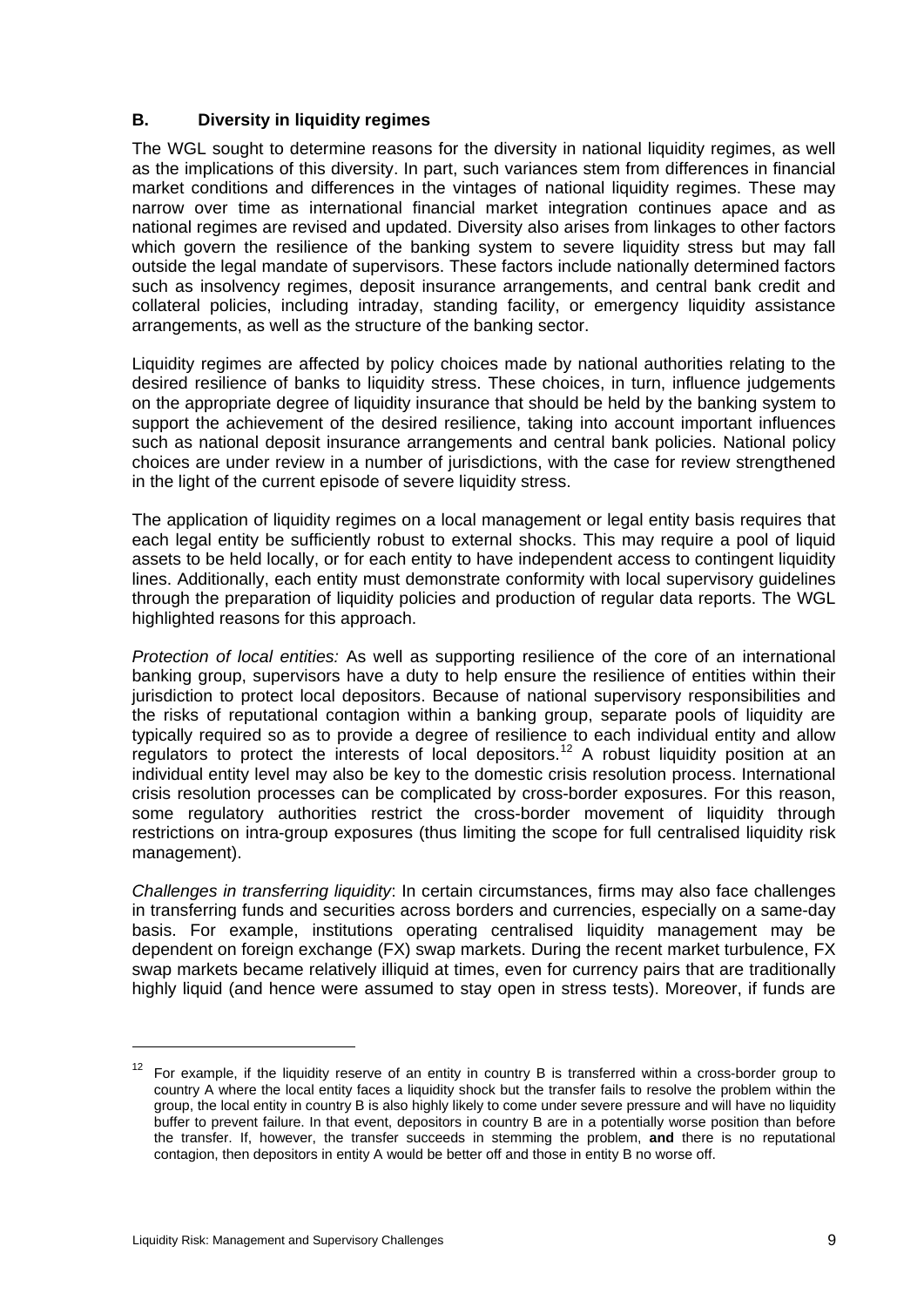<span id="page-15-0"></span>required on short notice via same-day settled FX swaps, they must be settled outside of CLS, as currently that system is not set up to settle same-day FX transactions. Since most trades outside of CLS are not settled on a payment-versus-payment basis, banks engaged in same-day settled FX trades would be reliant upon finding a counterparty that is willing to assume intraday credit risk, which may be difficult in stress situations. Finally, other technical factors, such as market settlement conventions and timing differences across payment and settlement systems, may complicate the transfer of funds or securities, and lengthen the time needed to transfer liquidity across currencies or borders.

#### **C. Implications of diverse regimes for supervisors and cross-border firms**

The discussion above considers the reasons for locally-based supervisory requirements, abstracting from the specifics of each national regime. This part draws out some of the additional implications for supervisors and firms of operating with the diversity of regimes.

*Level-playing field and competition issues*: Diverse national objectives for the degree of desired resilience to liquidity stress may give rise to potential level-playing field issues. These may be most pronounced for cross-border firms. For example, two otherwise identical firms based in two different jurisdictions may face different liquidity requirements, thus raising questions of the evenness of competition in external markets and the scope for regulatory arbitrage. The WGL noted that there is a potential trade-off between the goal of promoting greater consistency in the supervisory approach to cross-border banks and the tailoring of the domestic regime to account for important factors that affect liquidity risk, such as deposit insurance arrangements and access to central bank lending and other forms of quasigovernmental funding.

*Supervisory coordination*: Given the diversity of supervisory approach, national regulators may be uncertain as to the level of resilience provided by other regimes, or the scope for liquidity to flow across borders to satisfy an increase in demand for liquidity in another part of a cross-border group. In addition, a host regulator may, for example, have a lower tolerance to liquidity stress than a home regulator (or vice versa). Under the belief that the entire banking group may come under pressure as a single entity, the host regulator may consequently require the host entity to increase its level of liquidity insurance. That may lead to an increase in the level of insurance against liquidity risk (eg in the form of liquid assets or access to committed lines) across the group.

Increased cooperation and understanding between national supervisors may reduce uncertainties as to the level of resilience provided by other regimes. WGL members noted that cooperation has improved in recent years, for example through the work of supervisory colleges.<sup>[13](#page-15-1)</sup> The importance of a good understanding clearly increases in stressed conditions because of the need for judgements on the prospect for liquidity flows between group entities. Branches or subsidiaries could be reliant on liquidity flows from the parent to survive, which may not be forthcoming; or a foreign group entity may make a call on domestic liquidity, weakening the position of the domestic entity.

*Reporting and communication:* Diversity in approaches to reporting may hamper effective communication between supervisory authorities as well as impose costs on firms. WGL members noted, however, the balance to be struck between improving the effectiveness of cross-border communication and reducing the quality of information to domestic supervisors,

<span id="page-15-1"></span><sup>&</sup>lt;sup>13</sup> Supervisory colleges bring together supervisors with responsibility for the supervision of specific legal entities within large cross border banking organisations in order to address coordination issues.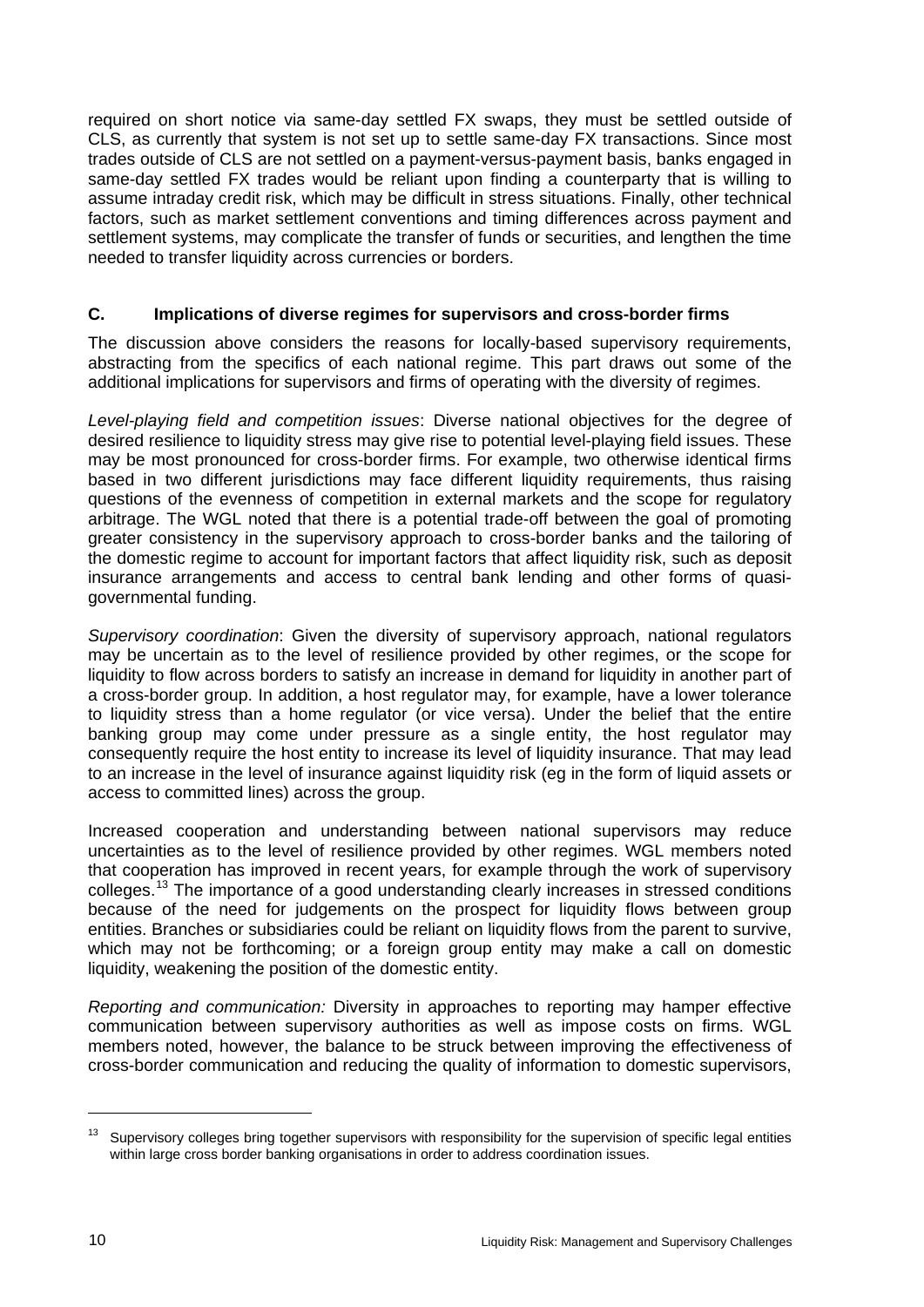<span id="page-16-0"></span>if reporting frameworks were compressed into a common template that failed to take appropriate account of differences in the business models of banks in different jurisdictions. Indeed, going further, both industry and a number of WGL members noted the potential merits of placing greater reliance on firms' internal liquidity reporting and management information systems, as these were most closely attuned to the different business models practised by individual entities. That in turn highlights another potential trade off given the desirability of undertaking peer group comparisons as an important component of supervision, as such peer group comparisons would clearly be facilitated by greater consistency of reporting, (either within or between international groups).

# **IV. Initial lessons from the current episode of stress**

Recent months have provided a severe stress test of liquidity regimes. Although events continue to unfold, the WGL has attempted to draw out the initial lessons from this episode as a key component of its overall assessment and stocktaking. In brief, the turmoil began against a background of a longstanding "search for yield" where credit and liquidity premia had been bid down to exceptionally low levels, and which had spurred rapid financial innovation and growth of complex financial instruments. Rising arrears on US sub-prime mortgages, nearly all of which were packaged in residential mortgage-backed securities (a large share of which were then purchased by managers of collateralised debt obligations of asset-backed securities), caused investors to lose faith in the ratings of these structured securities. This, in turn, led to heightened concerns about the valuation of such securities and over which institutions were most exposed to losses.

The loss of investor confidence in a wide range of structured securities markets led to risks flowing on to banks' balance sheets. The initial shock in credit markets was transmitted through a fall in asset market liquidity, which led to an increase in funding risk. Money markets tightened internationally as banks built up liquidity to meet contingent claims or in anticipation of having to meet such claims. Asset managers also stockpiled liquidity to guard against increased redemption risks. The combination of liquidity and balance sheet pressures and heightened credit concerns made banks reluctant to provide others with term funding.

The impact of the shock on banks has differed across jurisdictions. Some medium-sized banks that were very active in complex products or were particularly reliant on wholesale funding were vulnerable to liquidity pressures. To date, very large banks, while often significantly affected by weakening credit markets and exposure to complex instruments and to off-balance sheet vehicles, have retained access to a more diverse range of funding and have gained from some flight to quality. However, this is a situation that could change. Banks (often smaller ones) funded primarily by retail deposits have also faced less liquidity pressure than those more dependent on wholesale funds.

Authorities have increased the intensity of their supervision of liquidity in response to the rise in stress. Emerging lessons for liquidity risk management and supervision are highlighted below.

*Stress testing:* The nature, magnitude and duration of the shock across much of the global financial system was not fully anticipated by the financial sector. In most cases, stress testing had focussed on idiosyncratic or firm-specific shocks. Although that still had some value, and preparations for name-specific events (such as an inability to access wholesale markets for a period) aided resilience, recent events demonstrated that stress tests should also capture the implications of wider disruptions (eg market-wide events and events affecting multiple markets or currencies simultaneously) and the combination of idiosyncratic and market-wide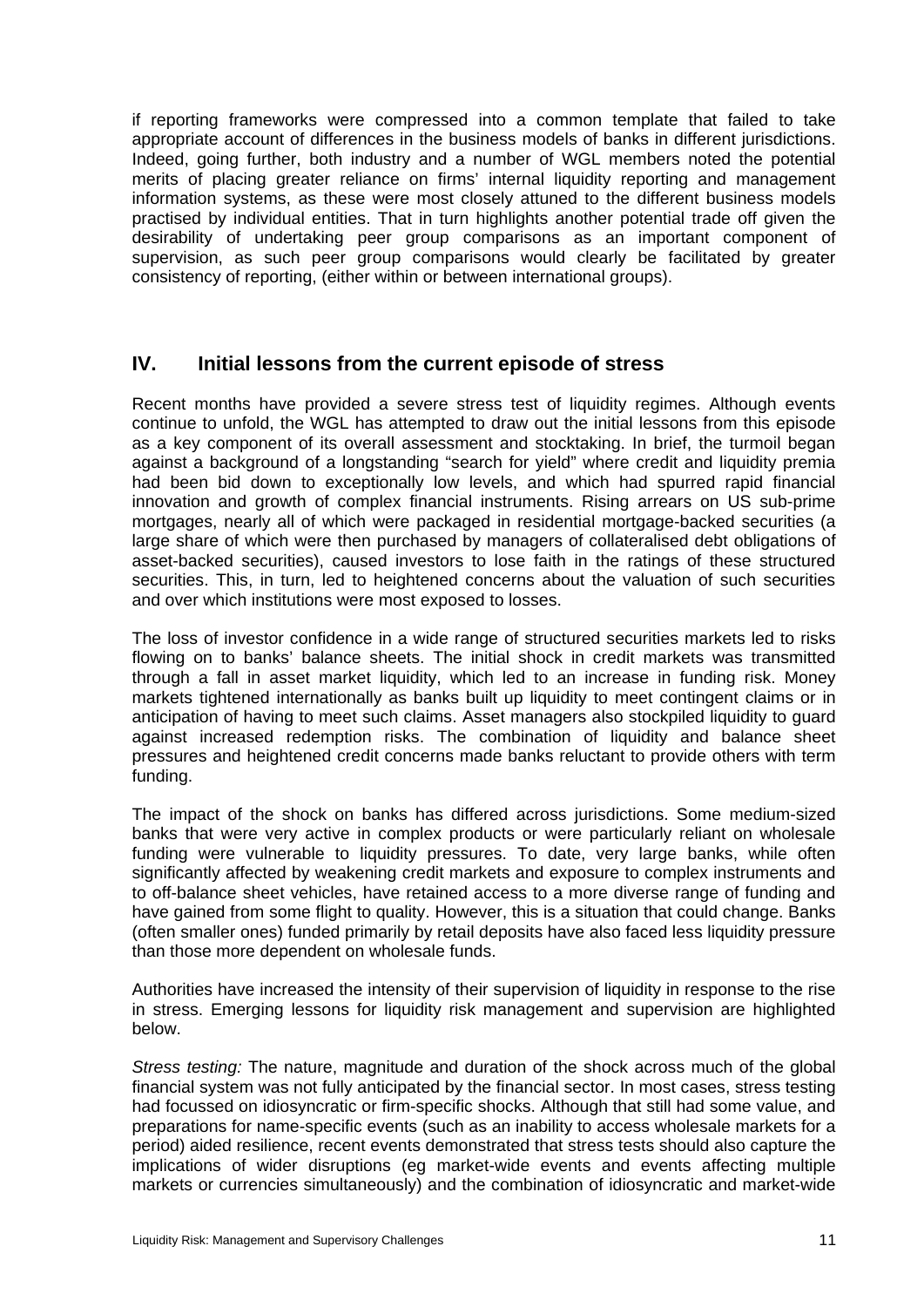shocks which incorporate the behavioural responses of other affected banks. Some supervisors noted that they had faced considerable industry resistance in advance of the recent episode when they had tried to encourage more rigorous and comprehensive stress testing. The challenge of defining an appropriate level of stress remains a formidable one for both banks and supervisors.

*Contingency funding plans and asset market liquidity:* Recent events have highlighted the need to modify and strengthen contingency funding plans in some cases. Stress tests and contingency funding plans were often not sufficiently integrated. Moreover, the source of the recent funding shock involved instruments that some banks had assumed they would be able to use more extensively in their contingency plans. In particular, banks had made assumptions about the asset market liquidity of certain structured products, ABCP and loan books that proved to be overly optimistic. They had often assumed continuous high liquidity of these markets, and indeed some had treated mortgage securitisation and ABCP as very resilient support facilities and core backstops in the event of funding difficulties. It had not been anticipated that the liquidity of such markets would evaporate; nor had there been anticipation that this would be associated with widespread impairment of the term interbank market. The episode has raised the question of which assets could be relied upon for consistent liquidity. That may be linked in part to central bank collateral lists as the ability to rediscount assets at the central bank may provide some underpinning to market liquidity. Some supervisors also noted that banks were sometimes unprepared to execute their contingency plans (for example because legal documentation was not in place). Other contingency plans had, however, worked well, perhaps most particularly at some large institutions with diversified funding sources, illustrating the need for a diversity of elements within a contingency plan.

*Off-balance sheet activity and contingent commitments*: Stress tests had also underestimated the risks of extending liquidity support to conduits and off-balance sheet vehicles. Moreover, tests had failed to take account of contingencies that materialised when banks felt compelled to offer capital and liquidity support to affiliated investment vehicles on reputational grounds (even when such support was not formally contracted). This highlighted the need for banks to take sufficient consideration of reputational risk and its implications for liquidity buffers*.* 

*Balance sheet management and internal transfer pricing:* Recent events highlighted the importance of close coordination between treasury functions and business lines to ensure a full appreciation of potential contingent liquidity risks. At some banks, treasury functions had been unaware of the contingent liquidity risk of new products or how evolving business practices could change the contingent liquidity risk of existing business lines. Moreover, the extent to which firms' internal transfer pricing systems assessed business lines for building contingent liquidity exposure varied from extensively to little or none. Banks that, before the turmoil began, were less rigorous in pricing contingent liquidity internally or externally had greater challenges in meeting their funding liquidity needs.

*Capital:* Capital allows banks to absorb unexpected losses and provides financial flexibility to support unanticipated asset growth or to sell assets at a discount if needed to meet obligations. But while higher levels of capital may provide some reassurance to market participants, recent events demonstrate that even well capitalised banks can face severe liquidity problems. That demonstrates the need for strong liquidity risk management by banks and the importance of well-designed liquidity regimes.

*Supervisory and market information:* Members highlighted the importance of a nimble approach by supervisors that allowed for the rapid collection and analysis of additional information once stresses had been identified. Many members found that regular reporting frameworks for monitoring liquidity risk were inadequate in content (eg often missing off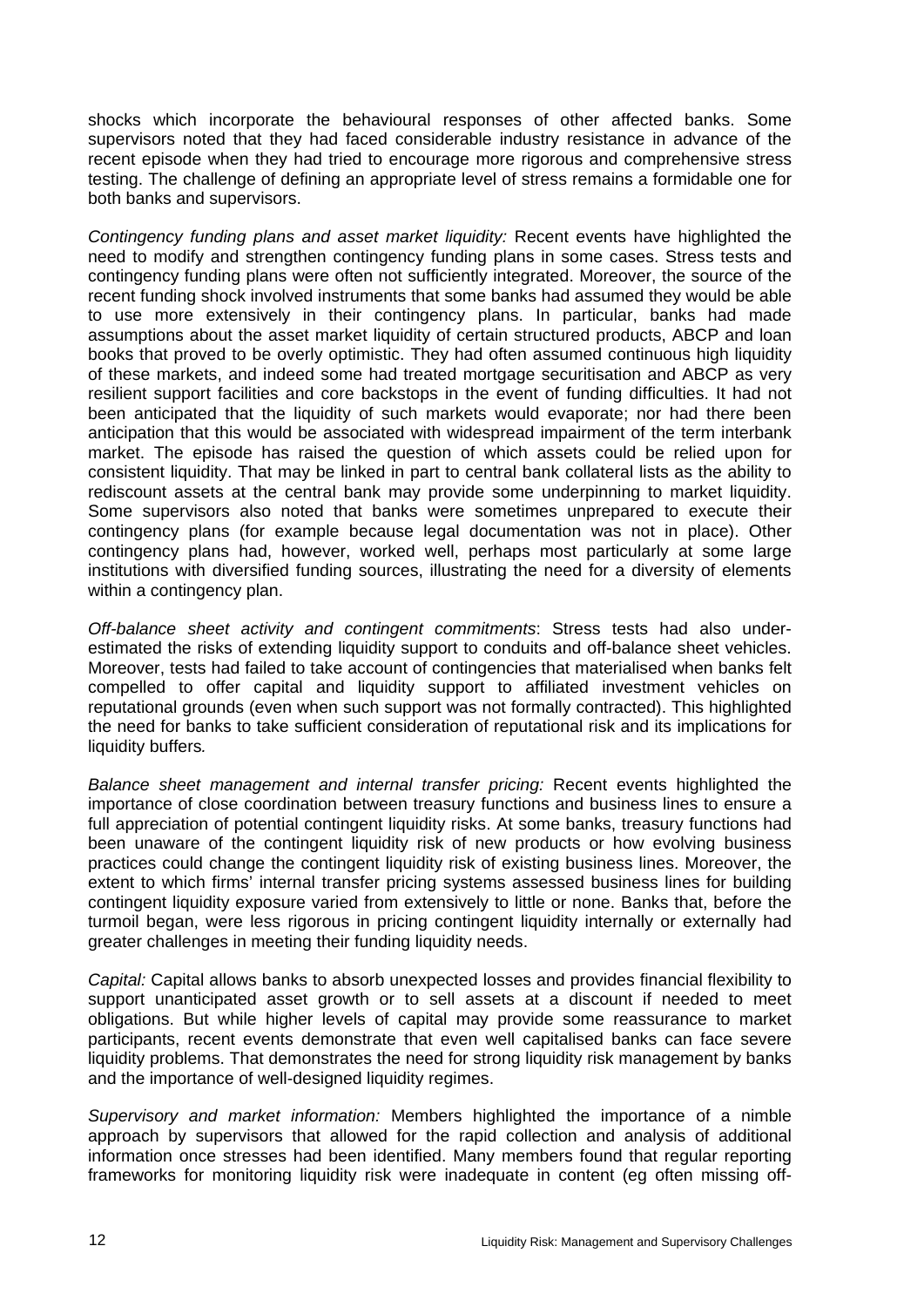<span id="page-18-0"></span>balance sheet items and funding pressure points), comparability and timeliness. Other members were satisfied with their ability to gather more comprehensive data quickly during times of stress to supplement information gathered routinely. Many supervisors have upgraded reporting templates and increased the intensity of monitoring, including calling for additional stress tests, and some supervisors plan to review reporting guidelines. Market disclosure did not always meet the needs of market participants, and in some cases, financial markets sought additional information on the liquidity positions of banks.

*Central bank facilities:* In some cases, when use of central bank marginal lending facilities became visible to the market, it was interpreted by market participants as a signal of funding difficulties. The perceived 'stigma' of borrowing from the central bank led to other banks withdrawing lines and cutting exposures, thus risking an exacerbation rather than an easing of funding pressure.

*Cross-border issues and exchange of information*: The location of liquidity within legal entities and across jurisdictions was important in some cases. Some banks did not anticipate the degree of impairment in FX swap markets at the onset of the period of severe stress. Nonetheless, the existence of 'trapped pools' of liquidity was not judged to be a major concern – in part because banks' contingency plans were based on limited cross-border transferability of liquidity, at least in the very short term. Members highlighted that information sharing and co-ordination among supervisors has been good in recent months, although some host supervisors (particularly of branches) noted difficulties in establishing the liquidity position at group level.

# **V. Future work to strengthen liquidity risk management and supervision**

As a result of the findings of the WGL, the BCBS will take action aimed at strengthening banks' liquidity risk management in relation to the risks they hold. The WGL has begun work to improve supervisory practice and strengthen bank's liquidity risk management through the updating and strengthening of core principles and best practice guidelines for banks and supervisors. To that end, the WGL will update the BCBS's February 2000 *Sound Practices for Managing Liquidity in Banking Organisations* by further developing the sound practice principles to reflect recent experience. As part of this effort, the WGL will draw on recent and ongoing work on liquidity risk by the private and public sectors.

Potential areas of focus in updating the BCBS's sound practice guidance include:

- The identification and measurement of the full range of liquidity risks, including contingent liquidity risks associated with off-balance sheet vehicles;
- Stress testing, including greater emphasis on market-wide stresses and the linkage of stress tests to contingency funding plans.
- The role of supervisors, including communication and cooperation between supervisors, in strengthening liquidity risk management practices.
- The management of intra-day liquidity risks arising from payment and settlement obligations both domestically and across borders (working with the Committee on Payment and Settlement Systems).
- Cross-border flows and the management of foreign currency liquidity risk.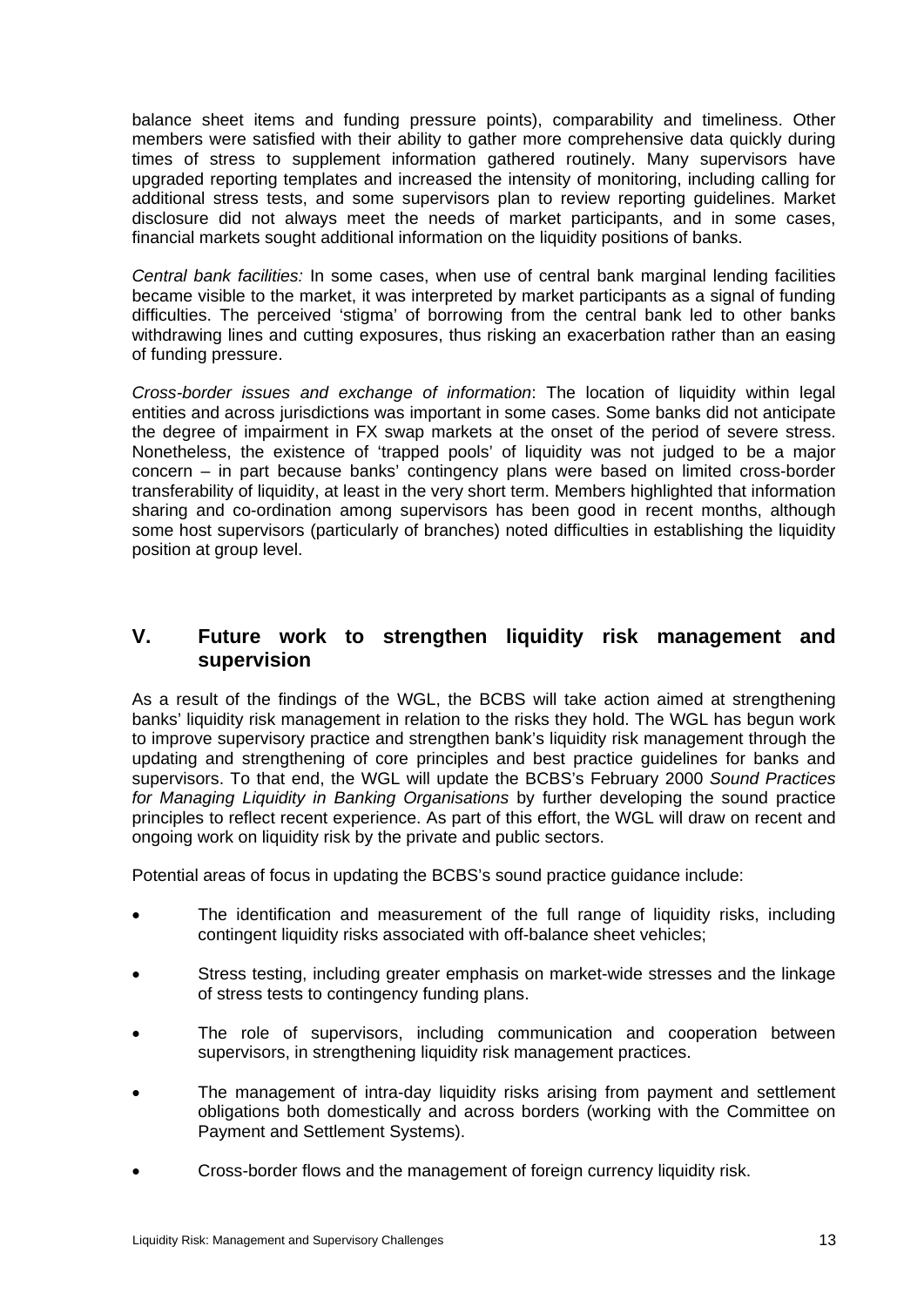• The role of disclosure and the market discipline in promoting improved liquidity risk management practices.

The BCBS plans to issue the revised sound practices for public comment later this year. In addition, the WGL will continue its work on evaluating the reasons for and implications of the diversity in national liquidity supervision regimes.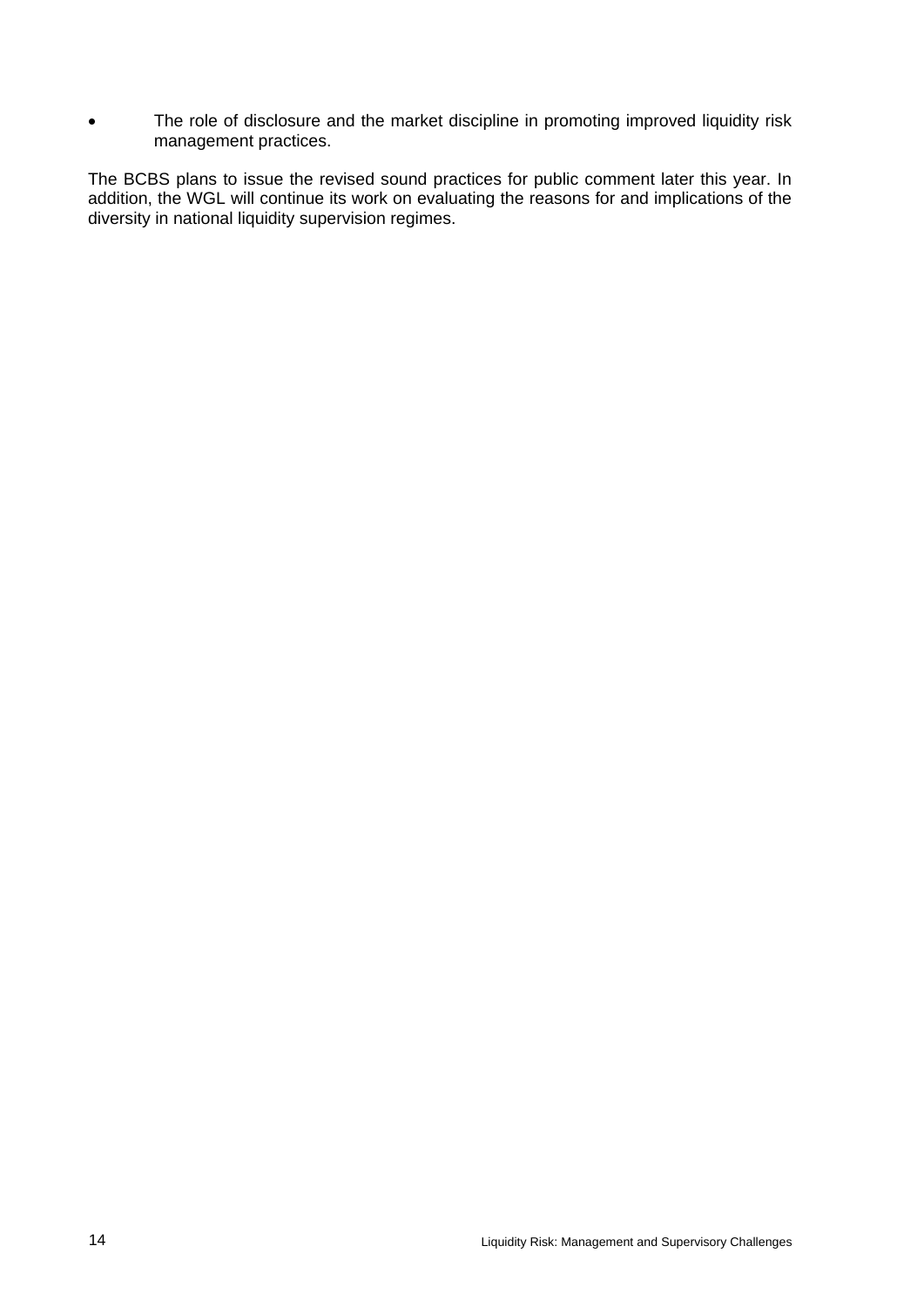# **List of members of the Working Group on Liquidity**

<span id="page-20-0"></span>

| Co-Chairs:      | Mr Nigel Jenkinson<br>Mr Gerhard Stahl*<br>Mr Arthur Angulo**                              |  |
|-----------------|--------------------------------------------------------------------------------------------|--|
| Australia:      | <b>Mr Neil Grummitt</b>                                                                    |  |
| Belgium:        | Mr Jürgen Janssens                                                                         |  |
| Canada:         | <b>Mr Richard Gresser</b>                                                                  |  |
| China:          | Mr Liao Min                                                                                |  |
| France:         | Mr Hedi Jeddi                                                                              |  |
| Germany:        | Mr Jörg Schäfer<br>Mr Frank Pierschel                                                      |  |
| Hong Kong:      | Ms Rita Wan Wan Yeung                                                                      |  |
| Italy:          | Mr Andrea Pilati                                                                           |  |
| Japan:          | Mr Hiroshi Ota<br>Mr Yasushi Shiina*<br>Mr Junji Kuyama                                    |  |
| Luxembourg:     | Mr Marco Lichtfous                                                                         |  |
| Netherlands:    | Ms Hanne Meihuizen                                                                         |  |
| Singapore:      | Mr Kim Leng Chua                                                                           |  |
| Spain:          | Ms Beatriz Maria Domingo Ortuño                                                            |  |
| Sweden:         | <b>Ms Petra Gressirer</b>                                                                  |  |
| Switzerland:    | Mr Robert Bichsel<br>Mr Peter Ruetschi                                                     |  |
| United Kingdom: | Mr John Elliott<br>Mr Alan Sheppard*<br>Mr George Speight<br>Ms Diane Moore<br>Mr Guy Benn |  |

\* Until summer of 2007<br>\*\* From December 2007

From December 2007